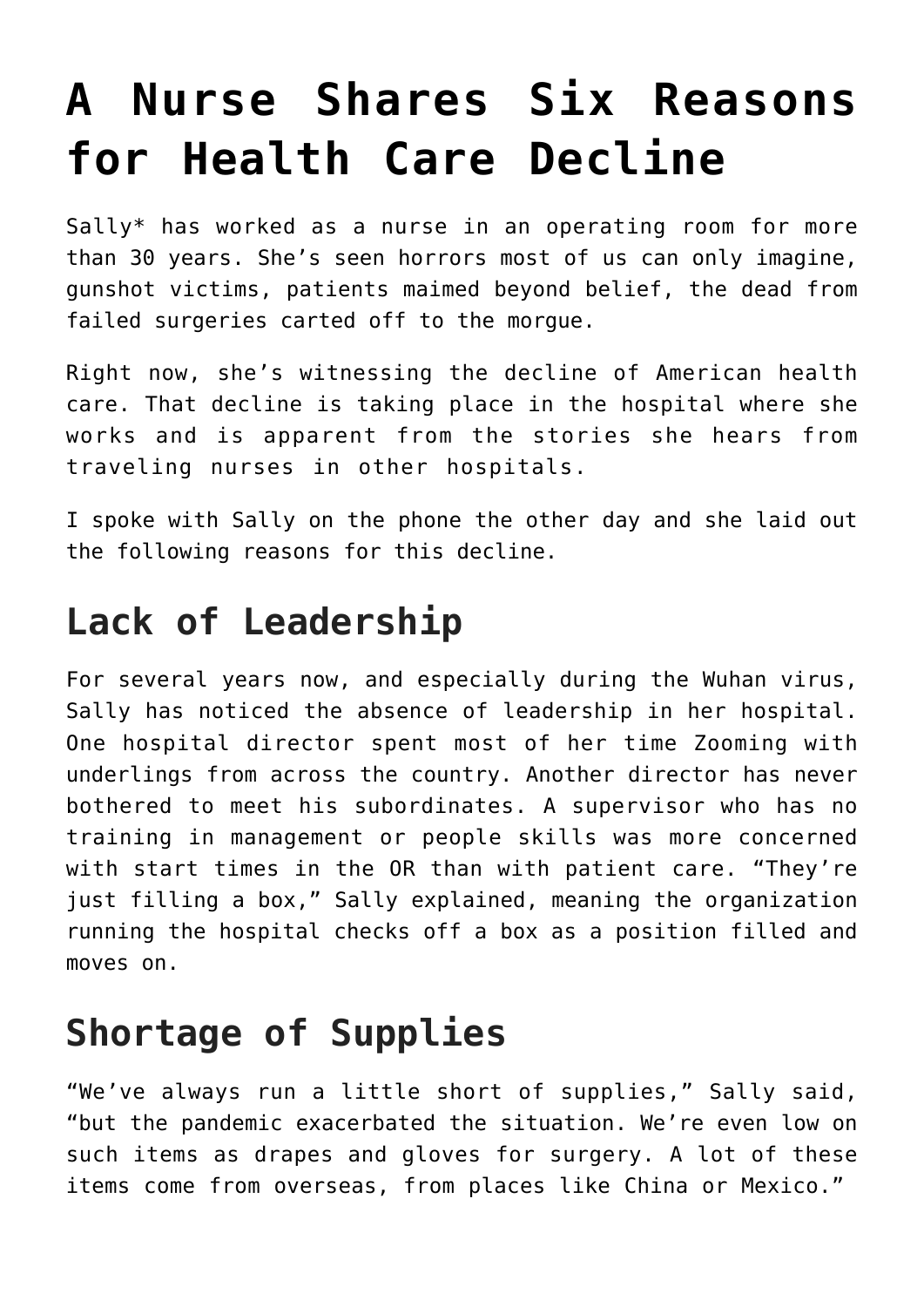### **Shortage of Medicine**

Here Sally cited a specific example: the lack of Marcaine with epinephrine, both particularly vital drugs for surgeries. "No one really explains why we're having such trouble getting these medicines," she said, "but the shortage is severe." Once again, such drugs are mostly manufactured overseas.

### **Shortage of Staff**

Finding qualified personnel to work in the hospital proved difficult even before the pandemic. With many hospitals now demanding that their employees receive the virus vaccine, they are finding it even more difficult to retain doctors and nurses. "In my unit, we have 12 operating rooms," Sally said. "Most of the time, we only have the staff to open 10 of these rooms. This means that the treatment of some patients must be delayed."

*Intellectual Takeout* recently featured [an article](https://www.intellectualtakeout.org/massive-nurse-shortage-hits-houston-after-unvaccinated-fired) on Houston nurses who are leaving in droves rather than receive the required jab, and *The Epoch Times* has found that the [shortage](https://www.theepochtimes.com/mkt_morningbrief/nurses-warn-of-staff-shortages-due-to-covid-19-vaccine-mandates_3963530.html) of health care workers across the country is skyrocketing, in large part because employers insist on the vaccine. Sally is among those California doctors and nurses publicly protesting vaccine mandates. To paraphrase a comment she made, the same caregivers who were hailed as heroes in the depths of the pandemic are now being given the boot for refusing the vaccine.

## **Training and Orientation**

Sally reported that when she was in training 30 years ago her clinical instructors and mentors offered her solid and sometimes harsh guidance. Offer such critiques today, she said, and young students will complain that you've hurt their feelings. Moreover, the exposure of nursing students to units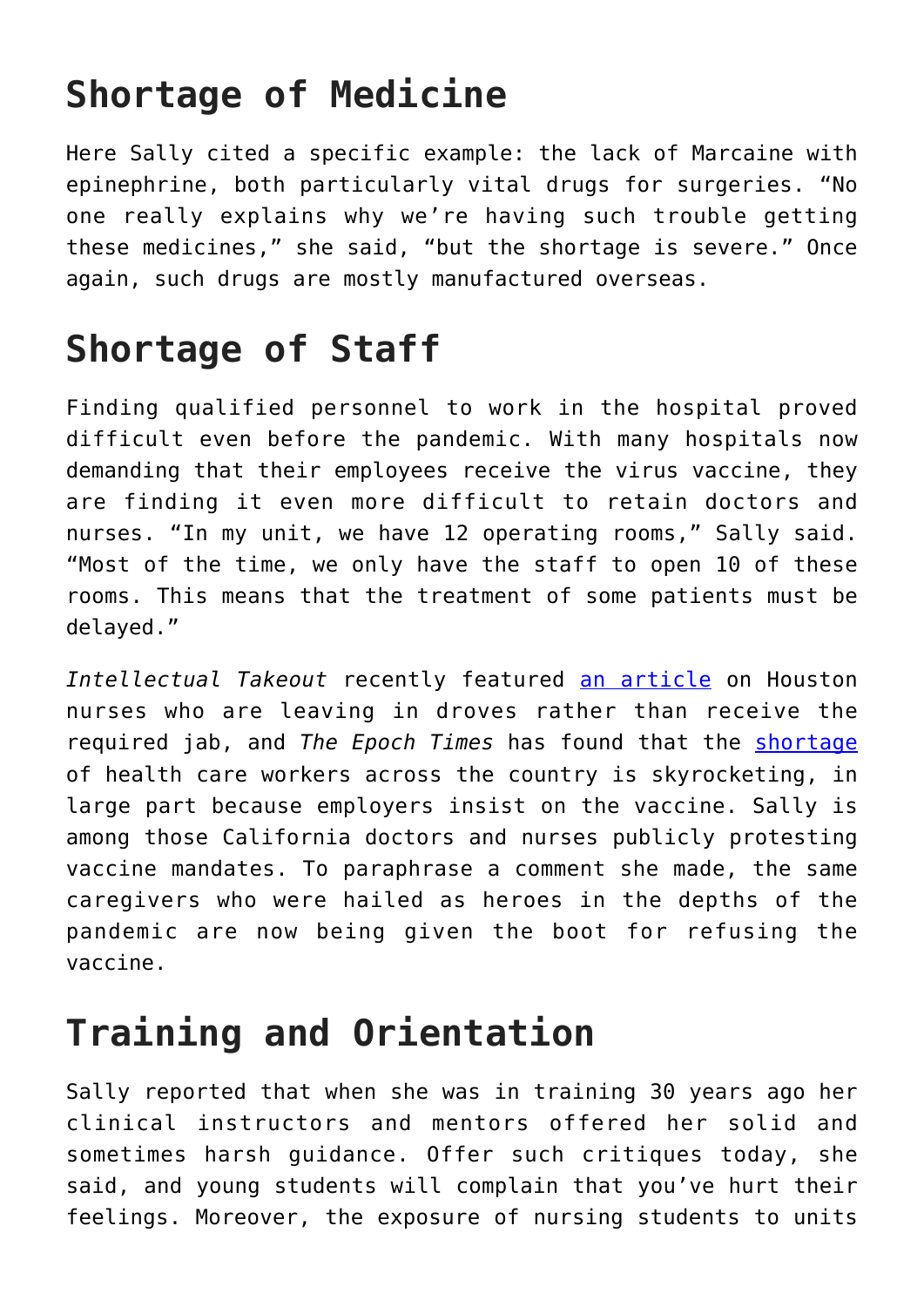like surgery is much more limited these days. What she describes as her "boot camp" in medical care no longer exists.

#### **Morale**

"It's in the toilet," Sally said. She stresses that she and her coworkers in the OR, doctors, nurses, and scrub techs, are generally good friends, eating lunches together and sometimes going out after work for a drink. But about a year ago the hospital administration began requiring quarterly meetings in which it divided staff into groups: blacks, whites, and Hispanics, to discuss racial issues.

As Sally pointed out, "Leadership has Balkanized people. We should be people taking care of people. Regarding these racetraining sessions, my coworkers think, 'I'm not here for that.' We get people who just shot a police officer and we put that aside and save their lives. It doesn't matter who they are. We don't care. But leadership is making race an issue. What's the point?"

Recently, Sally attended a fundraiser for a certain U.S. senator. During the Q&A period, she asked what he planned to do to help health care in America. He gave a formulaic reply about costs and benefits, but he missed her point. She wasn't referring to finances, but to the actual care of the sick and injured. This nurse is deeply concerned about the care and protection of her patients. "I love what I do," she told me. "I love taking care of patients."

For the last 50 years or so, we have made health care an industry. That "industry" no longer regards patients as people in need of help but views them as widgets in a factory. Many nurses, doctors, and other care providers still know they are treating human beings, but the system itself has become impersonal, and far too expensive.